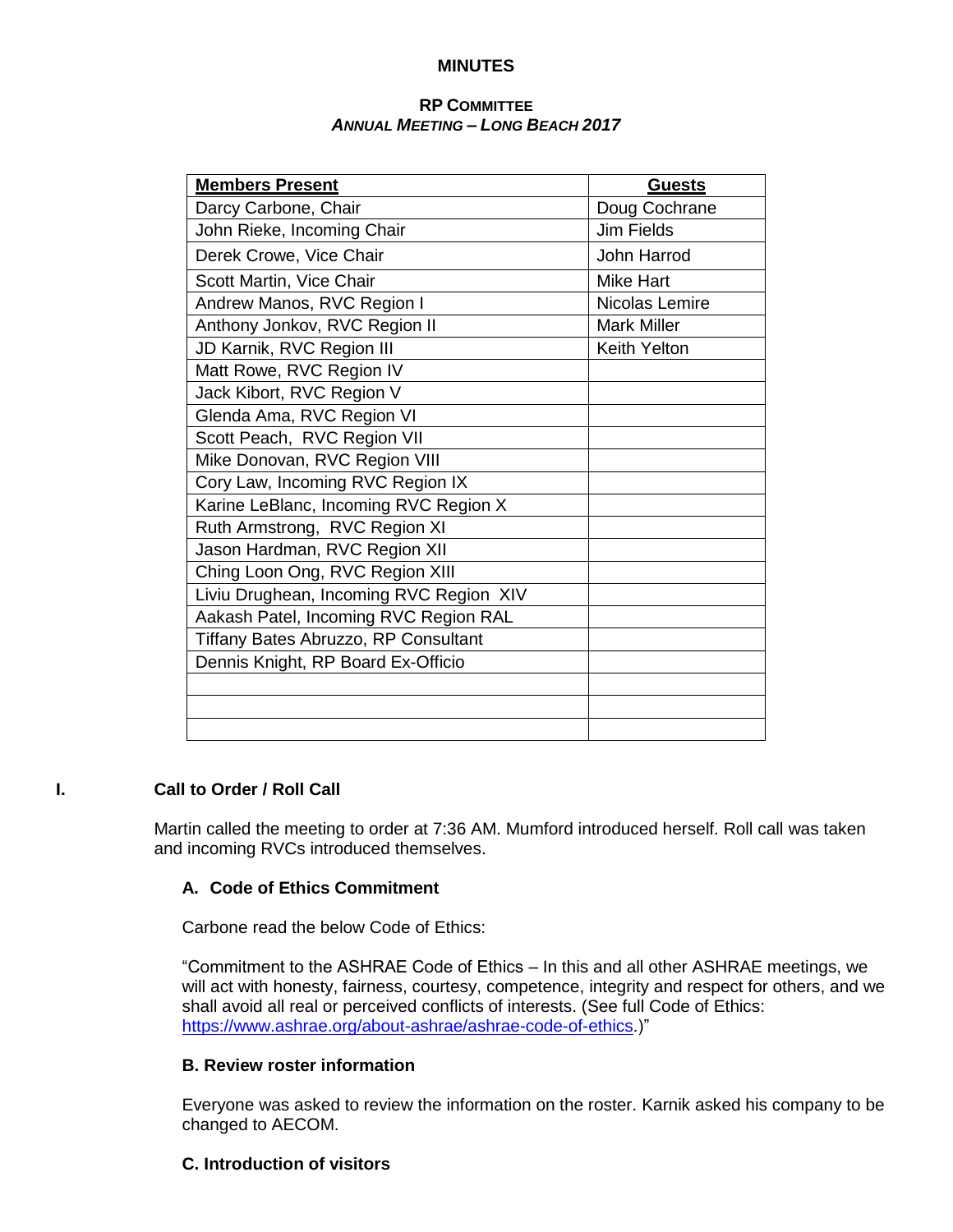Doug Cochran introduced himself and said he is dropping of money for the campaign. Keith Yelton, John Harrod, Mark Miller, Mike Hart, Jim Fields, and Nicolas Lemire all introduced themselves as well.

# **D. Funding of Top Dog Award**

Carbone passed the envelope for Top Dog and asked everyone to put in \$20.

# **II. Review of Agenda**

Carbone mentioned Scholarships are being added to item 9A and the other items will shift accordingly.

# **III. Approval of Minutes (1/17)**

# **Donovan moved, Armstrong seconded,**

**1) That the minutes from the RP Committee meeting in Las Vegas, January 2017, be approved.**

# **14-0-0 CNV MOTION PASSED**

# **IV. Review Action Items**

Gotzmer reviewed the Action Items and announced all were complete. There was no further discussion.

# **V. Representative Remarks**

Knight introduced himself and gave a presentation from the ASHRAE Board about interesting things going on in ASHRAE.

# **VI. Ongoing Business A. Assigned Actions/Items/Motions/Ad Hocs**

Carbone announced the motion to change the committee name to RP failed.

# **B. 2016-17 MBO Results**

Carbone reviewed the MBO results.

# **VII. ExCom Report A. Highlights & Committee Actions**

Crowe reviewed the motions, reviewed the regional results, goals, RVC job description updates, incoming MBO review, dates for training and assignments.

# **B. Manager's Report**

Mumford gave her Manager's report. She reviewed the Collins award nominations and asked for these nominations to be given by July 15<sup>th</sup>.

Staff was asked to send the list of what is on the Collins worksheet and a good/bad example of nominations to the Committee.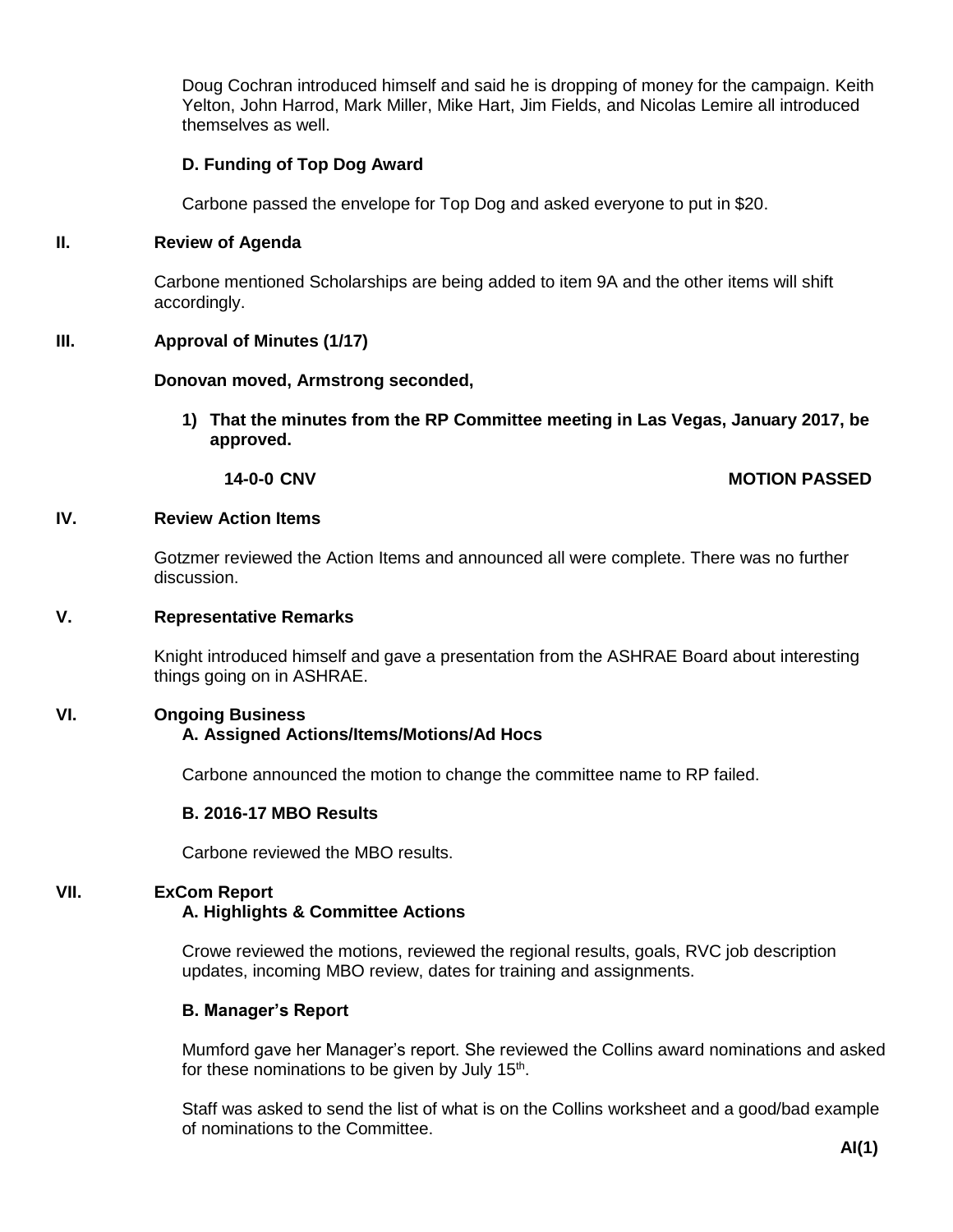# **VIII. Regional Business A. 2016-17 Estimates & Highlights**

# **The below estimates and highlights were given by each RVC (or Vice Chair on behalf of a missing RVC):**

Reg I – 210,000. 12 out of 15 make goal. NE and Twin Tiers won't make it. Reg II – 169-173,000. 7/9 make goal. Quebec will not. Reg III – 231,000. 7/11 made goal. Hoping Baltimore will come in. Reg IV – 180,700. Sending in money late. All 7 make goal. Least performing chapter (South Carolina) in Region will be making Challenge! Reg V – 130,000. Lots of money coming in 8/12 met goal. Reg VI – 160,000. 3 met goal and 2 never have. Checks will be overnighted – 44,000 for sure. Reg VII – 128,000 Reg VIII – 510,000. Over half a million. 12/15 will make goal. Reg IX – 239,700. Idaho check coming in, hopefully. Golf 10 days ago.  $Reg X - 184,000.$ Reg XI – 173,000. Make goal. Regina should be dropping off a check at the meeting. Nail biter due to late events. Inland Empire will be absorbing Mid-Columbia (becoming section). Reg XII – 150,000. \$30k promised for this week. Reg XIII – 48,000. All 10 have made goal.  $RAL - 21,000.$ 

# **B. Development Committee update**

Nothing to report at this time.

# **C. 2017-18 Goals**

Carbone introduced Rieke. She explained that Rhamy Morrison was supposed to be the incoming chair, but he was not able to fulfill the commitment. In such short noticed, it was decided that a previous RP Chair should fill the role and Rieke was happy to take on that role.

The below goals were given by the RVCs for the 2017-18 campaign:

 $Req I - 201,500$ Reg II – 176,000 Reg III – 189,700 Reg IV – 180,000 Reg V – 130,000 Reg VI – 170,000 Reg VII – 140,000 Reg VIII – 420,000 Reg IX – 247,000  $Reg X - 187,000$ Reg XI – 171,000 Reg XII – 150,000 Reg XIII – 47,300  $Req XIV - 3,500$ RAL – 33,000

# **D. 2017-18 MBO**

Rieke reviewed his MBO for 2017-18.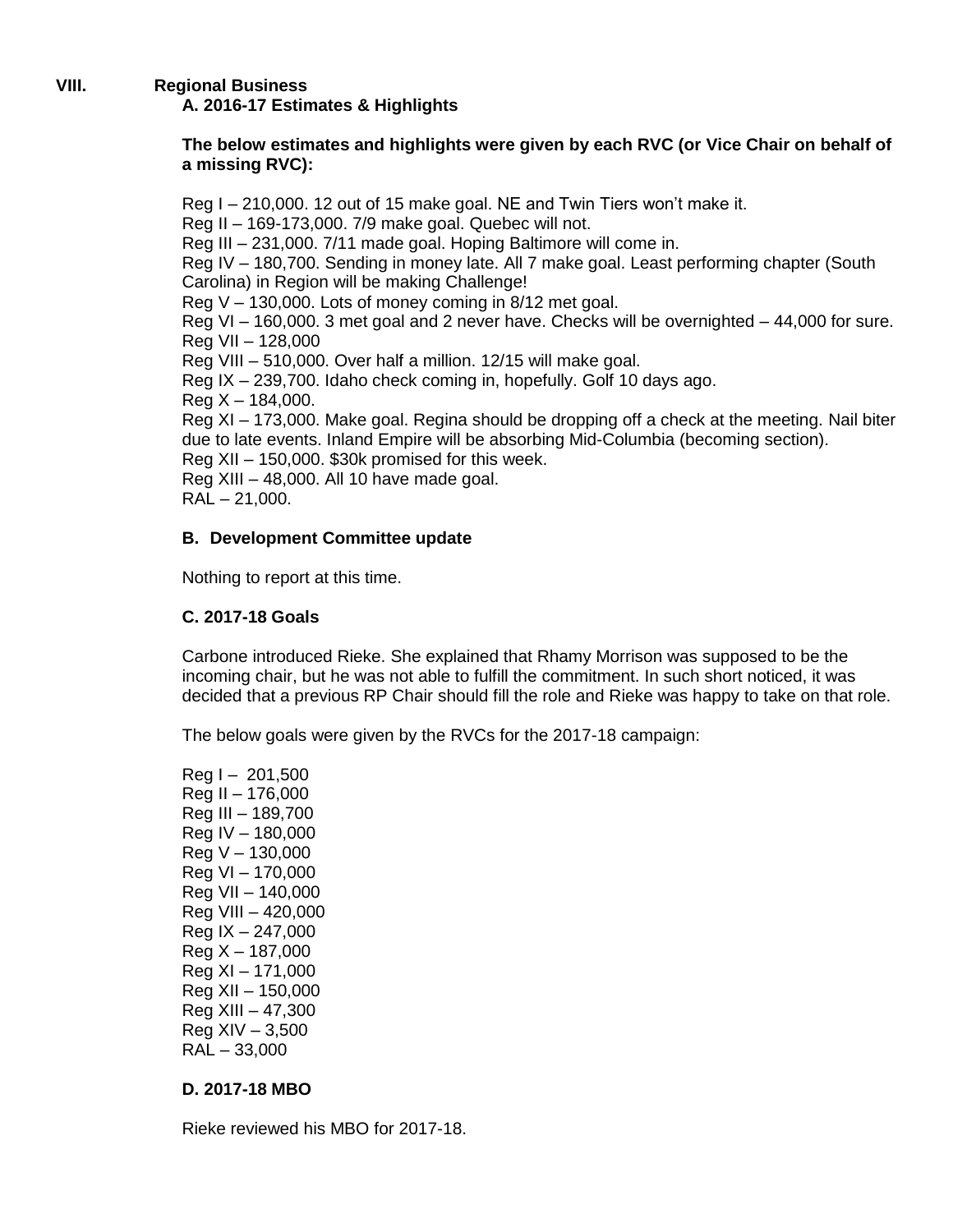# **E. 2017-18 CRC Workshop**

Gotzmer informed the RVC that they are supposed to conduct a 2 hour RP Training at their CRCs. Gotzmer reminded them if they need presentations or other resources to reach out to Staff.

# **F. 2017-18 Centralized Training**

Mumford explained when the Trainings are and asked RVCs to really encourage chairs to attend.

# **IX. Other Business**

Abruzzo requested that a year-end total of her endowment be sent to her, as well as doing this for all other endowments. Staff said they will look into the best way to do this.

Donovan asked his underendowed funds in Region VIII be sent to him and all the RVCs agreed they would like the same thing. Gotzmer said Staff will send it out as soon as Accounting has those figures available.

**AI(3)**

**AI(2)**

# **A. Scholarships**

Martin introduced a clarification of scholarships is needed. Martin is going to head up a subcommittee with Donovan and Hart.

**AI(4)**

# **B. Recognition of Top Dog Winner**

Carbone announced Karnik as the winner of the Top Dog Award due to his ability to create a plan, stay constant, and work through the plan earning great success.

# **C. Recognition of retiring committee members**

Carbone recognized the following RVCs rolling off the committee: Manos, Jonkov (rolling onto ExCom as a Vice Chair), Ama, Farrish, Alvi, and Fouad. Those in attendance received plaques and a YETI as a thank you.

# **D. Chair's Closing Comments**

Carbone thanked everyone for their support throughout her time on RP. She wished John well and said she looks forward to keeping in touch with RP because it is a great Committee!

# **E. Recognition of incoming RVCs and VC**

Rieke introduced the new RVCs in attendance and announced Abruzzo will be staying the Consultant for another year and Jonkov will be coming on to ExCom as a Vice Chair.

# **F. Next Meeting date (Jan. 20 – Chicago)**

# **X. Adjournment**

The RP Committee adjourned at 11:13 AM.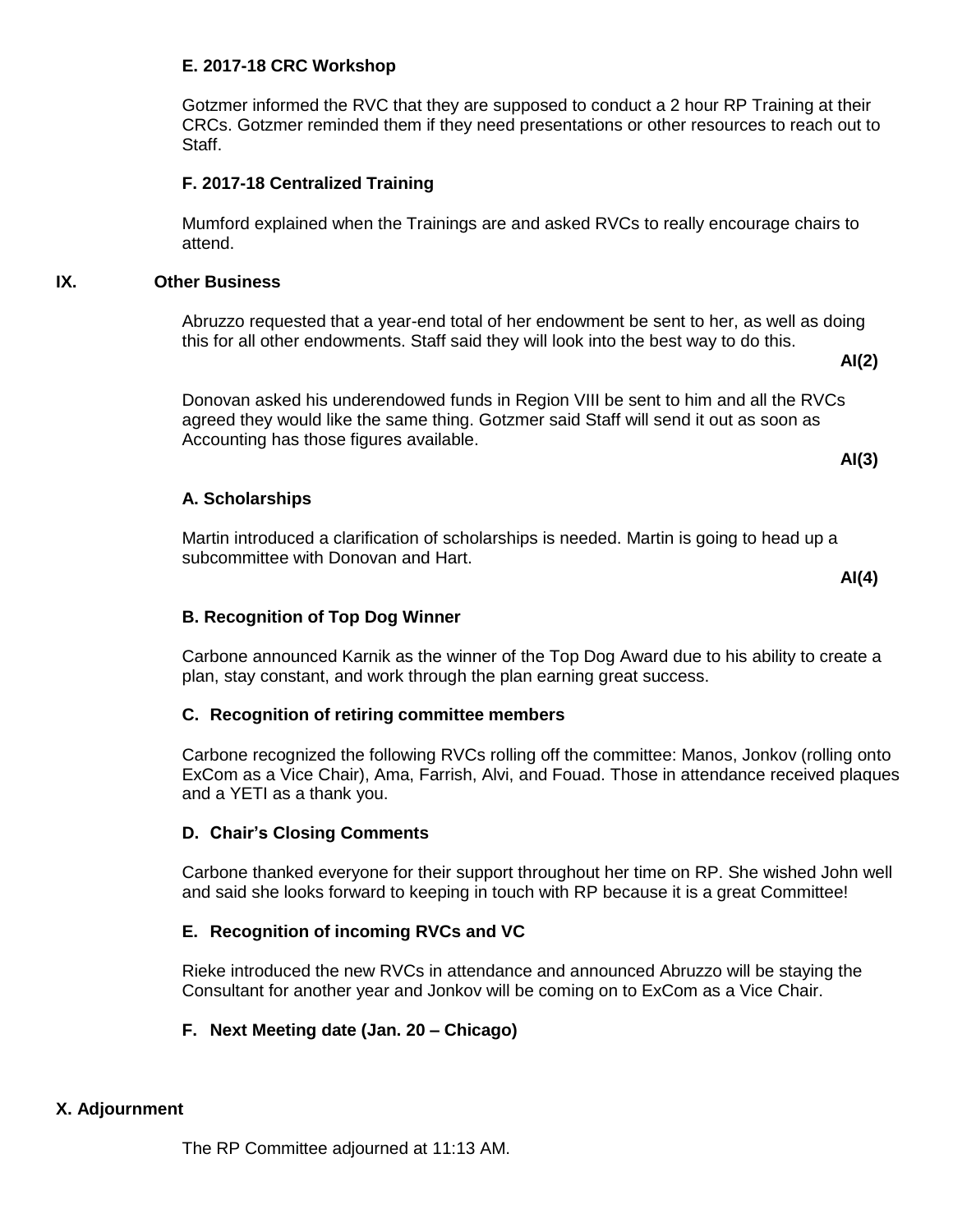# **Motions**

# **RP COMMITTEE ANNUAL MEETING - LONG BEACH 2017**

 $No. - *Pq*.$ **Motion** 

 $1 - 2$ that the minutes from the Winter Meeting in Las Vegas be approved